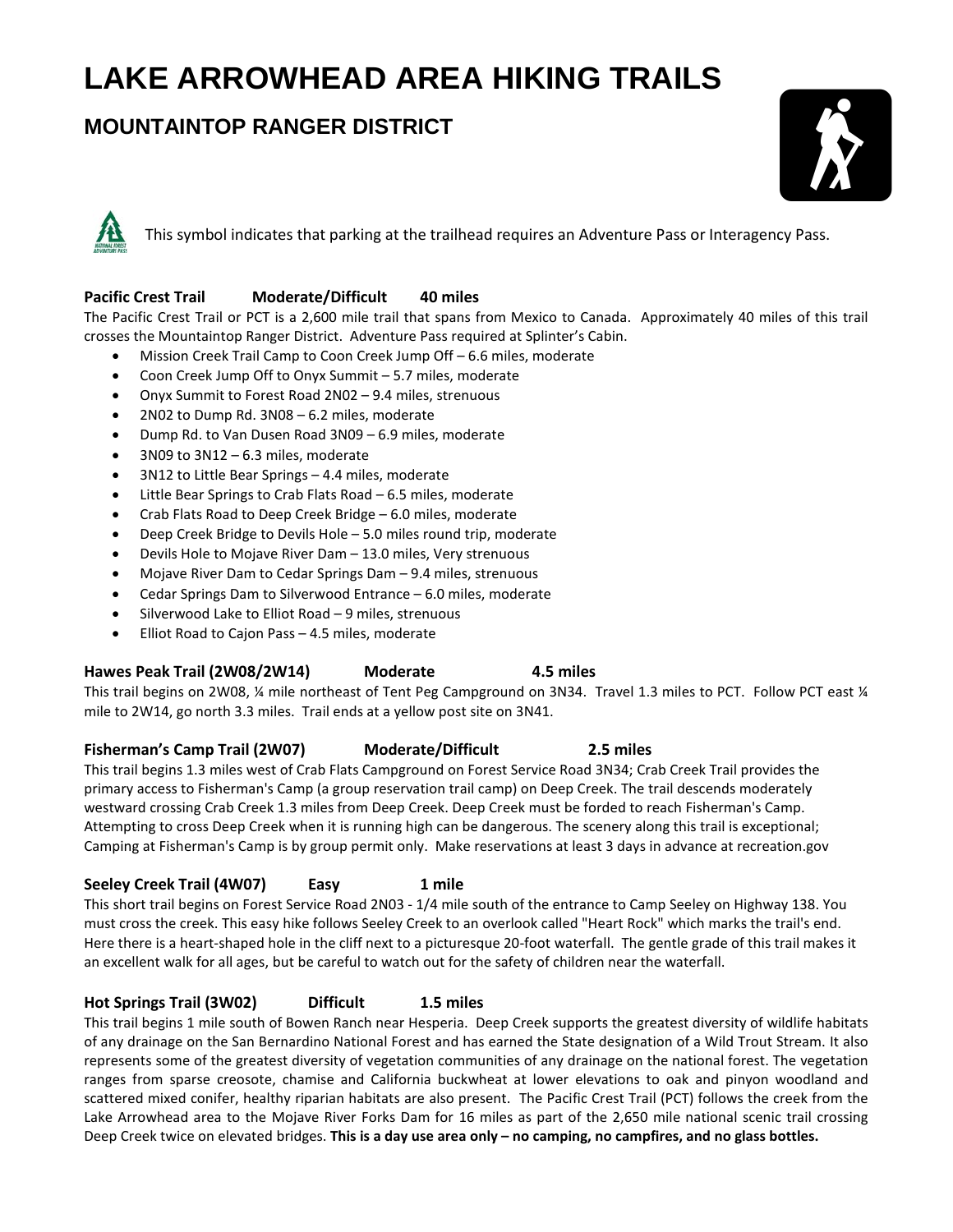#### **North Shore Recreation Trail (3W12) Moderate to Difficult 1.7 miles**

This trail begins just behind the North Shore Campground on Hospital Rd. off of Hwy. 173. The trail descends along seasonal Little Bear Creek to FS Road 2N26Y, intersecting the road about 1 mile above Splinter's Cabin Trailhead. The seven year drought and Old Fire in 2003 took its toll on the trees along the trail, giving hikers an opportunity to view post fire effects and the changes as a result of the drought and bark beetle infestation.

#### **Little Green Valley Trail (2W10) Difficult 1.5 miles**

This trail begins on the north side of Highway 18 between the two entrances to Snow Valley Ski area. Little Green Valley Trail climbs steeply to the north until you reach a meadow at Forest Service Road 2N19. This trail provides you with outstanding views of Snow Valley and Slide Peak. The trail ties into 1W26, then to 2N64 which the Forest Service tied into 2N20 and back around behind the Nordic Ski area to make a loop. This trail is mainly used by mountain bikes.



### **Heaps Peak Arboretum Trail (3W05) Easy 0.7 mile loop**

This interpretive trail is located 1.4 miles east of Skyforest on Highway 18. The trail is an easy walk for all ages that takes you through a self-guided tour with 24 points of interest about native plants and wildlife. The site was constructed and is maintained by volunteers from the Rim of the World Interpretive Association. Staffed information at this location. This site is accessible. Adventure Pass Required.



# **Trail of the Phoenix (2W09) Easy 0.5 mile loop**

This paved nature trail begins at the entrance of the National Children's Forest off Keller Peak Road. The trail is specifically designed and maintained to accommodate the needs of the visually and physically disabled. The trail maintains a grade of 5% or less. This site is accessible. Keller Peak Fire Lookout tower is a short drive up the road. Adventure Pass Required.

#### **Exploration Trail (2W09X) Moderate 4.5 miles one-way**

The Exploration Trail is a family friendly, non-motorized 4.5 mile trail with a 12% grade. This trail was designed by children along with the U.S. Forest Service personnel and other professionals. During winter, the trail offers an exciting snowshoe or cross country skiing trek.

#### **Indian Rock Trail (3W15) Easy 0.5 miles**

This trail begins immediately east of Rock Camp Station on Highway 173. The trail leads to bedrock mortars used by the Serrano Indians to grind acorns and to make flour. The Serrano came to this area each spring because of the plentiful acorn crop and the mild weather. Bedrock mortars were formed by the grinding action of mono and pestle stones. It was much easier to use these large bedrock slabs rather than carry a mortar stone with them, but they also did that in areas where such stones did not exist. A stone monument was placed on the site by the Lake Arrowhead Woman's Club to designate the historical importance of this encampment to the Serrano Indians.

#### **Pinnacles Trail (3W16) Difficult 3.5 miles**

Pinnacles Trail Begins at the entrance to the Rifle Range on Highway 173, north of Rock Camp and ends at the top of the peak. From the top, on clear days you can look into Mojave desert. Along the trail there are steel posts and rock cairns to help you find the path as the trail travels over and around large boulders. At the summit there is a register book to sign in at the top.

#### **Tunnel II Trail (3W19) Easy 1 mile**

The Tunnel 2 Trail begins at Forest Service Road 2N34. Take Grass Valley Rd. to Clubhouse. Follow Clubhouse to Fairway, continue on Fairway, turning right on Brentwood. Turn left on Sonoma to 2N24A. Go left on 2N34A and park at the interesection of 2N24A and 2N24, the trailhead is on right. This trail enjoys views of Miller Canyon and Lake Silverwood.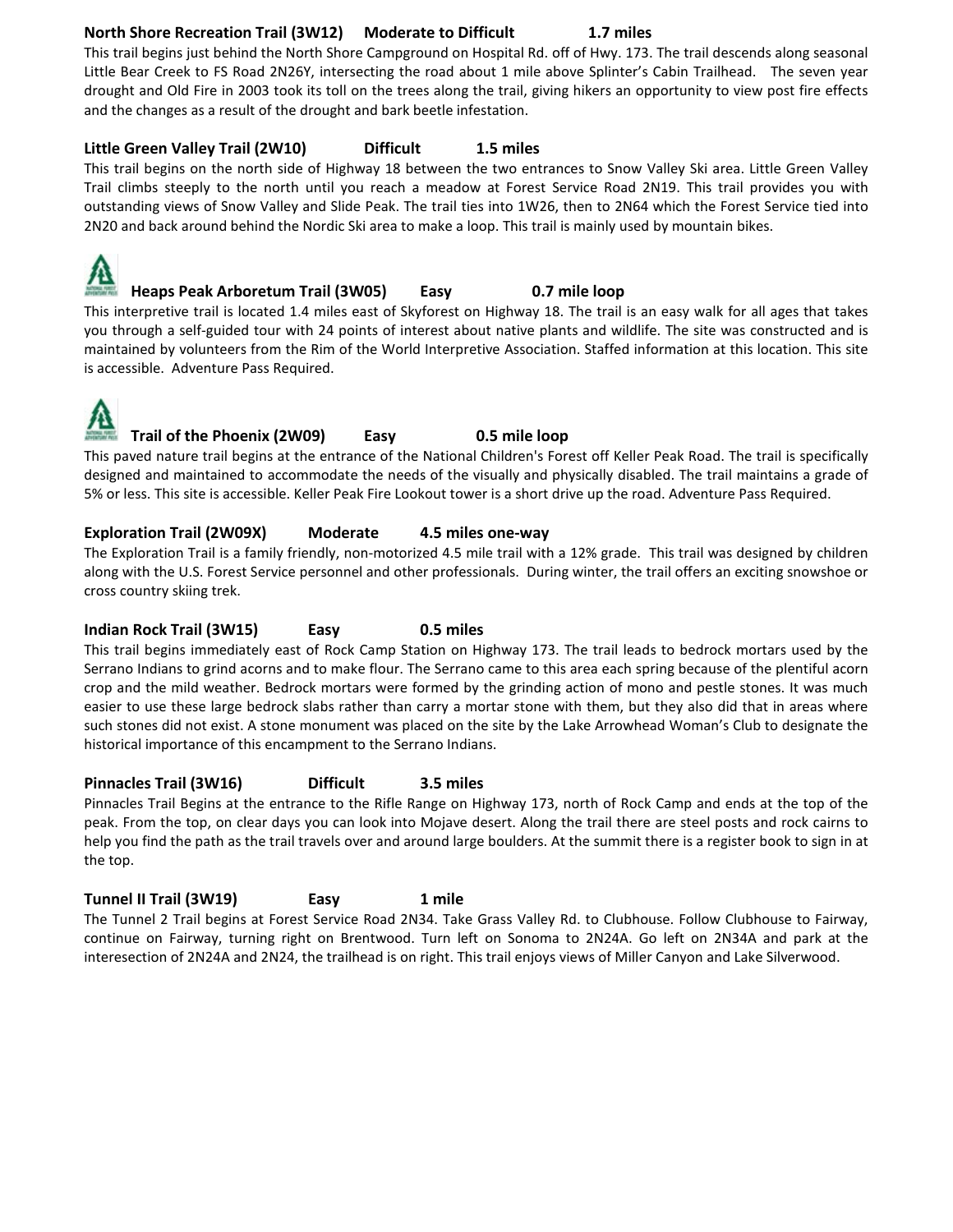# **Leave No Trace Seven Principles**

**Follow these seven principles to insure safe and enjoyable visit to the San Bernardino National Forest.**



**1. Plan Ahead and Prepare:** Know the regulations of the area where you plan to visit. Call ahead to the local ranger station to find out current local weather and trail conditions. Plan for the possibility of extreme weather, high water crossings and other unexpected hazards and emergencies. Always bring a map and compass and know how to use them. Consider the physical condition, skills, experience, and expectations of all the members of your group when planning your trip.

**2. Travel and Camp on Durable Surfaces:** Please stay on the trail; cutting switchbacks causes erosion. If you have to hike off trail, please hike on durable surfaces and avoid fragile areas such as meadows. Select a campsite on a hard dry surface such as rock, sand, gravel, or pine needle duff, not on vegetation or in meadows.

**3. Dispose of Waste Properly:** Pack out everything you pack in. Human food and trash is unhealthy for animals and leads to harmful habituation by animals to human presence and food. Leave your campsite cleaner than you found it. Use toilet paper sparingly and pack it out.

**4. Leave What You Find:** Natural objects of beauty or interest, such as wildflowers, should be left for others to discover and enjoy. In all areas it is illegal to remove cultural artifacts such as arrowheads or pictographs.

**5. Minimize Campfire Impacts:** Where fires are permitted, use established fire rings. Consider using a portable gas camping stove instead. Always check fire restrictions before camping/hiking by calling the nearest ranger station.

**6. Respect Wildlife:** Never feed wild animals! This is for your own safety and the health of the wild animal. Habituation to human food leads to unhealthy interactions between wildlife and people. Pets must be kept under control and not allowed to harass wildlife, stock, or other visitors.

**7. Be Considerate of Other Visitors:** Respect the solitude of others by avoiding boisterous behavior and loud noises, let nature's sounds prevail. Avoid the use of bright lights, cell phones, radios, electronic games, walkie-talkies and other intrusive devices. If they must be used, use earphones. Keep the noise down, especially at night or in remote places. Keep voices low.

Visit the Big Bear Discovery Center for more information and a large selection of maps and hiking guides. The staff and volunteers will be glad to give you expert advice and assistance. The San Bernardino National Forest has the highest concentration of endangered plant species in the United States. Enjoy the mountains and the Forest and please stay on the trails.

Big Bear Discovery Center 40971 North Shore Drive (Hwy 38) Fawnskin, CA (909) 382-2790 Closed Tues/Wed and some Federal Holidays

Scan this QR Code for more information on hiking trails throughout the forest.

The U.S. Department of Agriculture (USDA) prohibits discrimination in all its programs and activities on the basis of race, color, national origin, age, disability, and where applicable, sex, marital status, familial status, parental status, religion, sexual orientation, genetic information, political beliefs, reprisal, or because all or part of an individual's income is derived from any public assistance program. (Not all prohibited bases apply to all programs.) Persons with disabilities who require alternative means for communication of program information (Braille, large print, audiotape, etc.) should contact USDA's TARGET Center at (202) 720-2600 (voice and TDD). To file a complaint of discrimination, write USDA, Director, Office of Civil Rights, 1400 Independence Avenue, S.W., Washington, D.C. 20250-9410, or call (800) 795-3272 (voice) or (202) 720-6382 (TDD). USDA is an equal opportunity provider and employer.



**United States Department of Agriculture**



**Forest Service Pacific Southwest Region** www.fs.usda.gov/r5

**San Bernardino National Forest** www.fs.usda.gov/sbnf